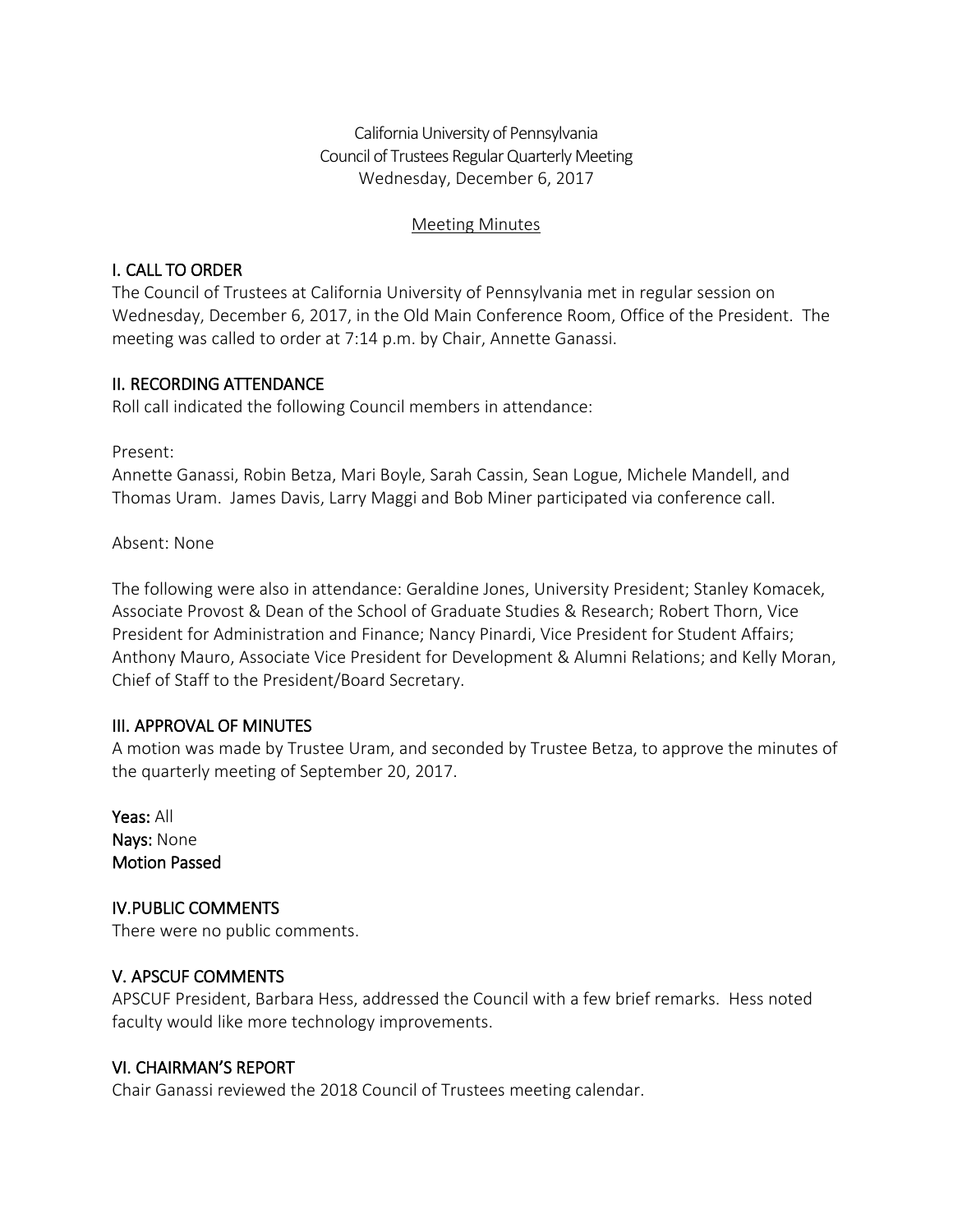#### VII. PACT UPDATE

Trustee Mandell reported on the PACT 2017 Fall Workshop held in October in Harrisburg. Mandell reported that the PACT Spring Conference would be held on April 12-13, 2018 in Harrisburg.

### VIII. UNIVERSITY PRESIDENT'S REPORT

President Jones gave a report which included updates on following:

- Enrollment;
- 2016-2017 Budget;
- The refreshed campus visit experience for perspective students;
- New academic programs; and
- The new optimized scholarship award process.

# IX. COMMITTEE REPORTS

#### A. Administration and Finance

Vice President Thorn provided a quarterly update to the Council.

## 1. Review of Annual Financial Statement

CPA Jared Clark, an auditor from the accounting firm CliftonLarsonAllen, provided the results of the financial audit for the period fiscal year 2016-2017.

# 2. Quarterly Update

VP Thorn reported on several of the capital projects including renovation of Coover Hall, slated to be completed in spring 2019. VP Thorn also reported that planning had begun for a new science center to replace Frich and New Science, as well as an updated Campus Master Plan.

#### 3. Quarterly Contracts and Purchases (Action Item)

 A motion was made by Trustee Maggi, and seconded by Trustee Cassin, to approve the quarterly contracts and purchases negotiated or awarded by the President or her designee, as well as all contracts for consultative services for the period of July 21, 2017 through October 20, 2017.

#### B. Academic Affairs

In Provost Barnhart's absence, Dr. Stanley Komacek provided a quarterly update to the Council.

# 1. Quarterly Update

Dean Komacek reported CAL U is slated to receive an increase of nearly \$660,000 in performance funding this year, due to an improvement in the State System's 10 performance indicators. Cal U's 8.25 performance score was second highest among all State System schools. Dean Komacek also reported that Cal U received \$6.3 million in